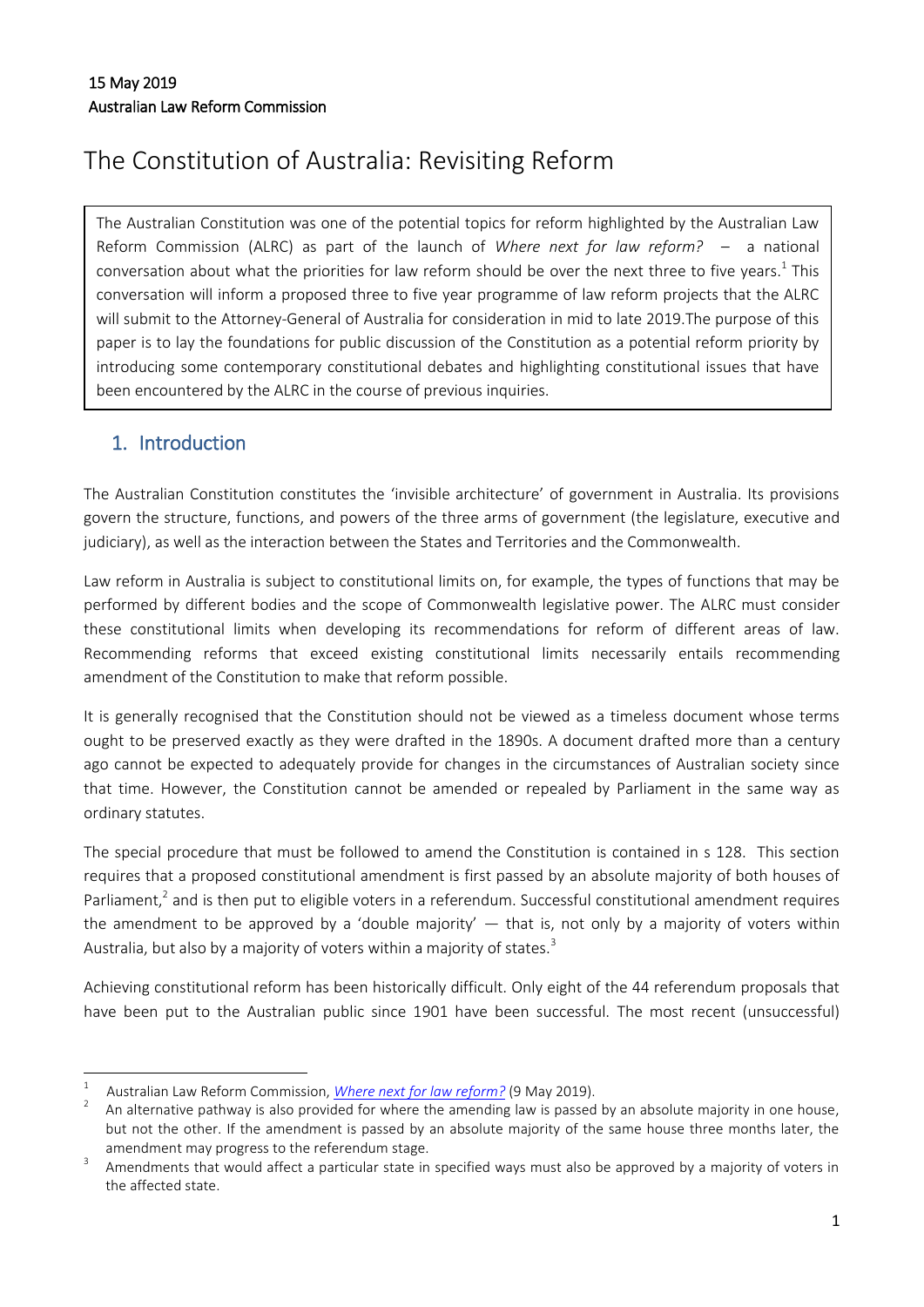referendum on amendment of the Australian Constitution took place 20 years ago, in 1999.<sup>4</sup> George Williams and David Hume have described this recent state of affairs as the 'self-fulfilling constitutional drought'.<sup>5</sup> This reflects the reality that constitutional reform is often pre-emptively removed from the agenda because it is assumed to be unfeasible.

The absence of governmental proposals for constitutional reform in recent years does not, however, reflect an absence of contemporary debate on constitutional issues.

## 2. Contemporary Constitutional Issues

The Australian Constitution has consistently been the subject of prolific public debate. Constitutional issues underpin a broad range of public concerns, from the opaque process of judicial appointments,<sup>6</sup> to the complicated dual citizenship prohibition under s 44 that has plagued federal parliament in recent years.<sup>7</sup> Here we briefly canvass some examples of prominent constitutional debates currently underway in Australian society, to highlight the breadth of issues impacted by the limits of the Constitution, and the potential appetite for reform in Australian society. These are just a sample of the types of constitutional issues that may warrant further enquiry and reform.

## *Human Rights*

Only a handful of rights are expressly guaranteed by the Constitution, including the right to vote, the right to trial by jury, and freedom of religion.<sup>8</sup> The High Court has also 'implied' some rights into the constitution, on the basis that they are necessary prerequisites for the functioning of a 'Constitution for a free society'.<sup>9</sup> Examples of implied rights include the right to political communication, the right to a fair trial, and the right to not be detained other than by judicial order.<sup>10</sup> Apart from this limited coverage, the Constitution makes no mention of many fundamental human rights guaranteed by international conventions such as the *International Covenant on Civil and Political Rights*, and the *International Covenant on Economic, Social and Cultural Rights*, both of which Australia has ratified.<sup>11</sup> While rights may also be set out in statute, some have argued that only constitutional reform can ensure that rights are adequately protected in Australia.<sup>12</sup>

 $\overline{a}$ 4 The 1999 referendum asked whether Australia should become a republic.

<sup>5</sup> George Williams and David Hume, People Power: The History and Future of the Referendum in Australia (UNSW Press, 2010) 230.

<sup>6</sup> Max Spry, 'Executive and High Court Appointments' (Parliament of Australia Research paper 7 2000-01, 2000) [www.aph.gov.au.](https://www.aph.gov.au/About_Parliament/Parliamentary_Departments/Parliamentary_Library/pubs/rp/rp0001/01RP07)

<sup>7</sup> See generally HK Colebatch, 'Enough is enough on section 44: it's time for reform' (The Conversation, 10 September 2018[\) theconversation.com](https://theconversation.com/enough-is-enough-on-section-44-its-time-for-reform-102708); Ian Holland, 'Section 44 of the Constitution' (Parliament of Australia E-Brief, March 2004) [www.aph.gov.au.](https://www.aph.gov.au/about_parliament/parliamentary_departments/parliamentary_library/publications_archive/archive/section44)

<sup>8</sup> Even these rights have limited application. For example, the right to vote is functionally redundant, in that it only applies to persons who acquired the right to vote before 1902 – that is, persons born before 1881. Others have been limited by the High Court, such as the right to trial by jury, which the High Court has held to only apply to indictable offences: see *R v Archall & Roskruge* [1928] 41 CLR 128, 22–23, and subsequent cases. See also George Williams and Daniel Reynolds, *A Charter of Rights for Australia* (UNSW Press, 2017) 50; Julie Debeljak, 'Does Australia Need a Bill of Rights?' in Paula Gerber and Melissa Castan (eds), *Contemporary Perspectives on Human Rights Law in Australia*  (Thomson Reuters Lawbook Co, 2013) 39.

<sup>9</sup> The Hon Lionel Murphy, former Attorney-General of the Whitlam Government and Justice of the High Court, quoted in Williams and Reynolds (2017) 60.

<sup>&</sup>lt;sup>10</sup> Williams and Reynolds (2017) 59; Debeljak (2013) 39–41.

<sup>11</sup> *International Covenant on Civil and Political Rights ('ICCPR')*, opened for signature 19 December 1966, 999 UNTS 171 (entered into force 23 March 1976); *International Covenant on Economic, Social and Cultural Rights ('ICESCR')*, opened for signature 16 December 1966, 993 UNTS 3 (entered into force 3 January 1976). Australia ratified the ICCPR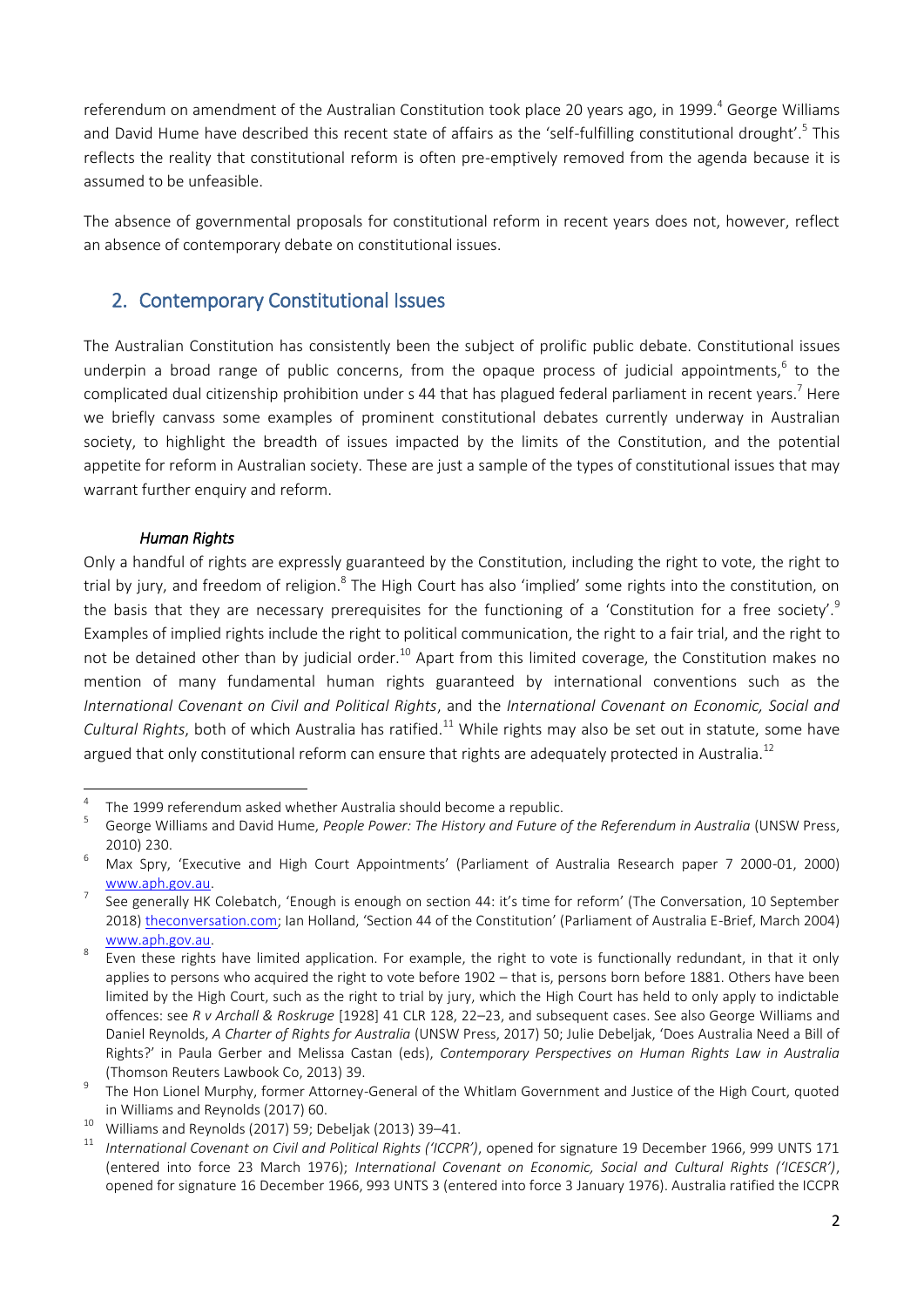## *Indigenous Recognition*

Indigenous advocates have called for a number of amendments to the Constitution.<sup>13</sup> Indigenous peoples are not mentioned in the Constitution, but racial discrimination is still expressly permitted under s 51(xxvi) (the 'race power'). The use of this power is inconsistent with the prohibitions contained in the *Racial Discrimination Act 1975* (Cth), the operation of which has at times been suspended by the Australian Government in order to use the race power.<sup>14</sup> Critics have called for removal of the race power and constitutional entrenchment of the right to freedom from discrimination. <sup>15</sup> Others have also called for constitutional reforms to recognise Indigenous peoples as the First Australians, and establish a Makarrata Commission and Indigenous Voice to Parliament. These amendments could ensure Indigenous consultation on legislation that affects Indigenous communities, and Indigenous supervision of a process of 'agreement making' and 'truth telling' between Aboriginal and Torres Strait Islander peoples and government. <sup>16</sup> Finally, the High Court is currently considering a challenge to the Commonwealth Government's position that an Aboriginal or Torres Strait Islander person without Australian citizenship is an 'alien' under the Constitution, for the purposes of mandatory deportation laws. $^{17}$ 

### *Taxation*

**.** 

The constitutional powers granted to the Commonwealth, together with evolving Commonwealth practice has led to vertical fiscal imbalance between the Commonwealth and State governments. While the States retain primary responsibility for service delivery, they are unable to raise sufficient revenue to provide services and instead rely on tied and untied grants from the Commonwealth. The Commonwealth Government raises more revenue than is necessary to service Commonwealth spending responsibilities and

in 1980 and the ICESCR in 1975, but neither instrument has been fully implemented in domestic law: Debeljak (2013) 42; Australian Human Rights Commission, 'Human rights at your fingertips', [www.humanrights.gov.au.](https://www.humanrights.gov.au/our-work/commission-general/chart-australian-treaty-ratifications-may-2012-human-rights-your)

See generally Diana Perche, 'Ten years on, it's time we learned the lessons from the failed Northern Territory Intervention' (The Conversation, 26 June 2017) [theconversation.com.](https://theconversation.com/ten-years-on-its-time-we-learned-the-lessons-from-the-failed-northern-territory-intervention-79198)

<sup>13</sup> See *Uluru Statement from the Heart* (Resolution of the Referendum Council First Nations National Constitutional Convention, 2017) [www.referendumcouncil.org.au/resource.html;](https://www.referendumcouncil.org.au/resource.html) Referendum Council, *Final Report of the Referendum Council* (2017) [www.referendumcouncil.org.au/final-report.html;](https://www.referendumcouncil.org.au/final-report.html) Daniel McKay, 'Uluru Statement: a quick guide' (Australian Parliament, Law and Bills Digest Section, 19 June 2017[\) www.aph.gov.au.](https://www.aph.gov.au/About_Parliament/Parliamentary_Departments/Parliamentary_Library/pubs/rp/rp1617/Quick_Guides/UluruStatement)

In a current example, the race power was used by the Howard Government to implement the Northern Territory National Emergency Response (or NT Intervention), a package of changes to welfare, law enforcement, and land tenure rules, among others, affecting 73 indigenous communities. The enacting legislation suspended the operation of the *Racial Discrimination Act 1975* (Cth) in order to facilitate the policy. See generally Diana Perche, 'Ten years on, it's time we learned the lessons from the failed Northern Territory Intervention' (The Conversation, 26 June 2017) [theconversation.com](https://theconversation.com/ten-years-on-its-time-we-learned-the-lessons-from-the-failed-northern-territory-intervention-79198); Sara Everingham, 'Northern Territory Emergency Response: Views on 'intervention' differ 10 years on' (ABC News, 21 June 2017) [www.abc.net.au/news](https://www.abc.net.au/news/2017-06-21/northern-territory-intervention-flawed-indigenous-nt-scullion/8637034); Australian Human Rights Commission, 'About Constitutional Recognition', [www.humanrights.gov.au.](https://www.humanrights.gov.au/our-work/about-constitutional-recognition)

<sup>&</sup>lt;sup>15</sup> See generally Dan Conifer, Constitutional recognition: Australia's founding document should not embody 'racist past', Pat Dodson says' (ABC News, 23 June 2017) [www.abc.net.au/news](https://www.abc.net.au/news/2017-06-23/pat-dodson-calls-for-removal-of-stains-in-racist-constitution/8644312); Frank Brennan, 'Frank Brennan: the case for modest constitutional change' (The Conversation, 21 May 2015) [theconversation.com;](https://theconversation.com/frank-brennan-the-case-for-modest-constitutional-change-42110) Lorena Allam, 'Constitution's power to 'enable' race discrimination should be removed, MPs told' (The Guardian, 19 October 2018) [www.theguardian.com/australia-news.](https://www.theguardian.com/australia-news/2018/oct/19/constitutions-power-to-enable-race-discrimination-should-be-removed-mps-told)

<sup>16</sup> See generally Dominic O'Sullivan, 'Indigenous recognition in our Constitution matters – and will need greater political will to achieve' (The Conversation, 18 January 2018) [theconversation.com;](https://theconversation.com/indigenous-recognition-in-our-constitution-matters-and-will-need-greater-political-will-to-achieve-90296) Joint Select Committee on Constitutional Recognition, *Final Report* (Australian Parliament, 2018); Australian Human Rights Commission, 'About Constitutional Recognition', [www.humanrights.gov.au](https://www.humanrights.gov.au/our-work/about-constitutional-recognition); Daniel McKay, 'Uluru Statement: a quick guide' (Australian Parliament, Law and Bills Digest Section, 19 June 2017) [www.aph.gov.au.](https://www.aph.gov.au/About_Parliament/Parliamentary_Departments/Parliamentary_Library/pubs/rp/rp1617/Quick_Guides/UluruStatement)

<sup>&</sup>lt;sup>17</sup> Love v Commonwealth of Australia; Thoms v Commonwealth of Australia (High Court of Australia, B43/2018 and B64/2018, commenced 8 May 2018). See Brooke Fryer, 'High Court will decide if Indigenous people without citizenship can be deported' (SBS News, 8 May 2019) [www.sbs.com.au.](https://www.sbs.com.au/nitv/article/2019/04/12/high-court-will-decide-if-indigenous-people-without-citizenship-can-be-deported)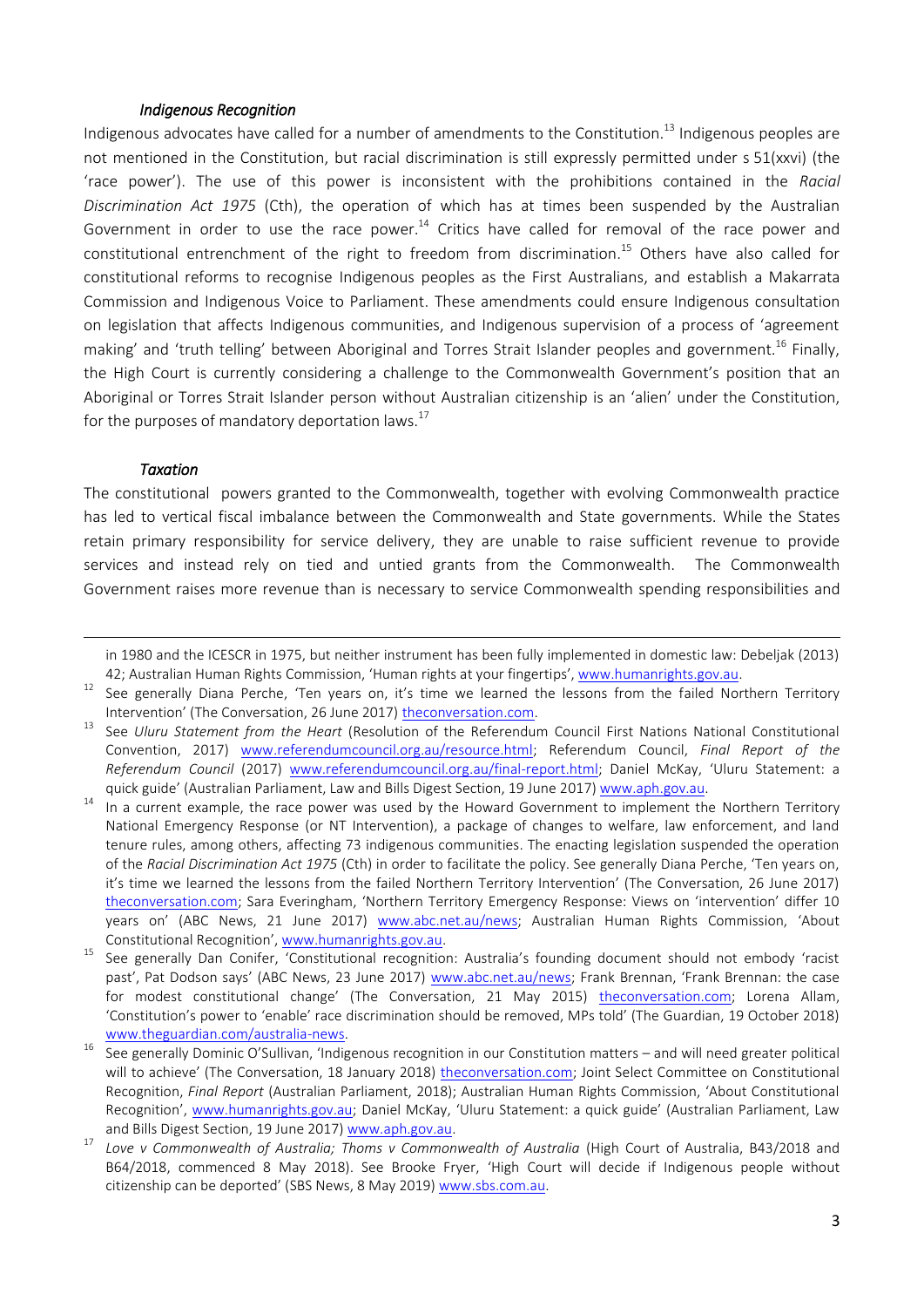uses the surplus to provide grants to State governments.<sup>18</sup> In 2014-15, transfers between the Commonwealth Government and State Governments amounted to roughly one quarter of Commonwealth spending, and up to 60 percent of States' revenue.<sup>19</sup> The Commonwealth's policy agenda has grown significantly since federation. Through the operation of tied grants to the States, that growth has extended into areas where the Commonwealth otherwise has no constitutional power. Education and health are examples where this has led to claims of duplication, policy dissonance, blame-shifting, and a general lack of accountability between state and federal governments.<sup>20</sup>

## *Federalism*

 $\overline{a}$ 

The federal structure has also created other problems. Commentators have called for clarification of the Commonwealth's legislative power with regard to issues including communications, environmental regulation, social welfare, industrial relations, intellectual property, and family law.<sup>21</sup> As an example of the uncertainty created by the federal structure, the Constitution makes no provision for local government or its funding. This has cast uncertainty over the constitutional validity of Commonwealth funding for local government programs, such as the school chaplaincy scheme, which the High Court rejected in 2012.<sup>22</sup> In 2013, federal parliament passed a constitutional amendment bill, which (if it succeeded in a referendum) would have made specific provision for Commonwealth financial assistance to local government bodies.<sup>23</sup> After a controversial and unsuccessful campaign, however, the referendum was abandoned, and the uncertainty remains.<sup>24</sup> In a more recent example, the environmental crisis in the Murray Darling Basin has raised questions regarding the proper division of Commonwealth and State regulatory power over rivers that flow through multiple states.<sup>25</sup>

## 3. Constitutional Issues Encountered in Previous ALRC Inquiries

Since its establishment in 1975, the ALRC has produced 91 reports on various areas of Australian Commonwealth law. Of these, we identified 56 reports (61%) in which the Constitution presented one or more obstacles to the effective operation of the law in Australia. Broadly, these obstacles fall into two categories: those where the legal arrangements in need of reform were dictated or underpinned by constitutional requirements; and those where the Constitution itself limited the availability or scope of possible reforms. Despite the prevalence of constitutional issues in previous ALRC inquiries, constitutional

<sup>18</sup> See National Commission of Audit, *Towards Responsible Government* (Final Report, 2014) App. Vol. 1 [8.3]; Therese Burton, Brian Dollery, Joe Wallis, 'A Century of Vertical Fiscal Imbalance in Australian Federalism' (2016) 36(1) *History of Economics Review* 26, 27.

In 2014-15, for example, Victoria received 47 percent of its total revenue from the Commonwealth, while South Australia received 51 percent and Tasmania 61 percent: Brian Galligan, 'Renewing Federalism: what are the solutions to Vertical Fiscal Imbalance?' (The Conversation, 16 September 2014), [theconversation.com.](https://theconversation.com/renewing-federalism-what-are-the-solutions-to-vertical-fiscal-imbalance-31422)

<sup>&</sup>lt;sup>20</sup> Galligan (2014); National Commission of Audit (2014) App. Vol. 1 [8.3].

<sup>&</sup>lt;sup>21</sup> See John McMillan, 'Constitutional Reform in Australia' (Australian Parliament Papers, No. 13, 1991) [www.aph.gov.au.](https://www.aph.gov.au/~/~/link.aspx?_id=042958A33D7D4CD985246D0974B643AA&_z=z)

<sup>22</sup> *Williams v Commonwealth of Australia* [2012] HCA 23. See also ABC News, 'Commonwealth funding of school chaplaincy program struck down in High Court' (20 June 2014) [www.abc.net.au/news.](https://www.abc.net.au/news/2014-06-19/high-court-delivers-verdict-on-school-chaplaincy-program/5534546)

<sup>&</sup>lt;sup>23</sup> The Constitution Alteration (Local Government) 2013 was passed and came into effect in 2013, but did not proceed to a referendum: [www.legislation.gov.au.](https://www.legislation.gov.au/Details/C2013B00133)

<sup>&</sup>lt;sup>24</sup> David Spooner and Kirsty Magarey, 'Constitutional Reform—Indigenous peoples and local government' (Australian Parliament, Law and Bills Digest[\) www.aph.gov.au.](https://www.aph.gov.au/About_Parliament/Parliamentary_Departments/Parliamentary_Library/pubs/BriefingBook44p/ConstReform)

<sup>&</sup>lt;sup>25</sup> See Anne Davies, 'Push for referendum on federal takeover of Murray-Darling river system' (The Guardian, 6 May 2019) [www.theguardian.com/australia-news](https://www.theguardian.com/australia-news/2019/may/06/push-for-referendum-on-federal-takeover-of-murray-darling-river-system); Lee Godden, Jacqueline Peel, Lisa Caripis, 'Commonwealth should keep final say on environment protection' (The Conversation, 5 December 2012) [theconversation.com;](https://theconversation.com/commonwealth-should-keep-final-say-on-environment-protection-11047) cf. Adam Webster, 'A referendum won't save the Murray-Darling Basin' (The Conversation, 13 May 2019) [theconversation.com.](https://theconversation.com/a-referendum-wont-save-the-murray-darling-basin-116750)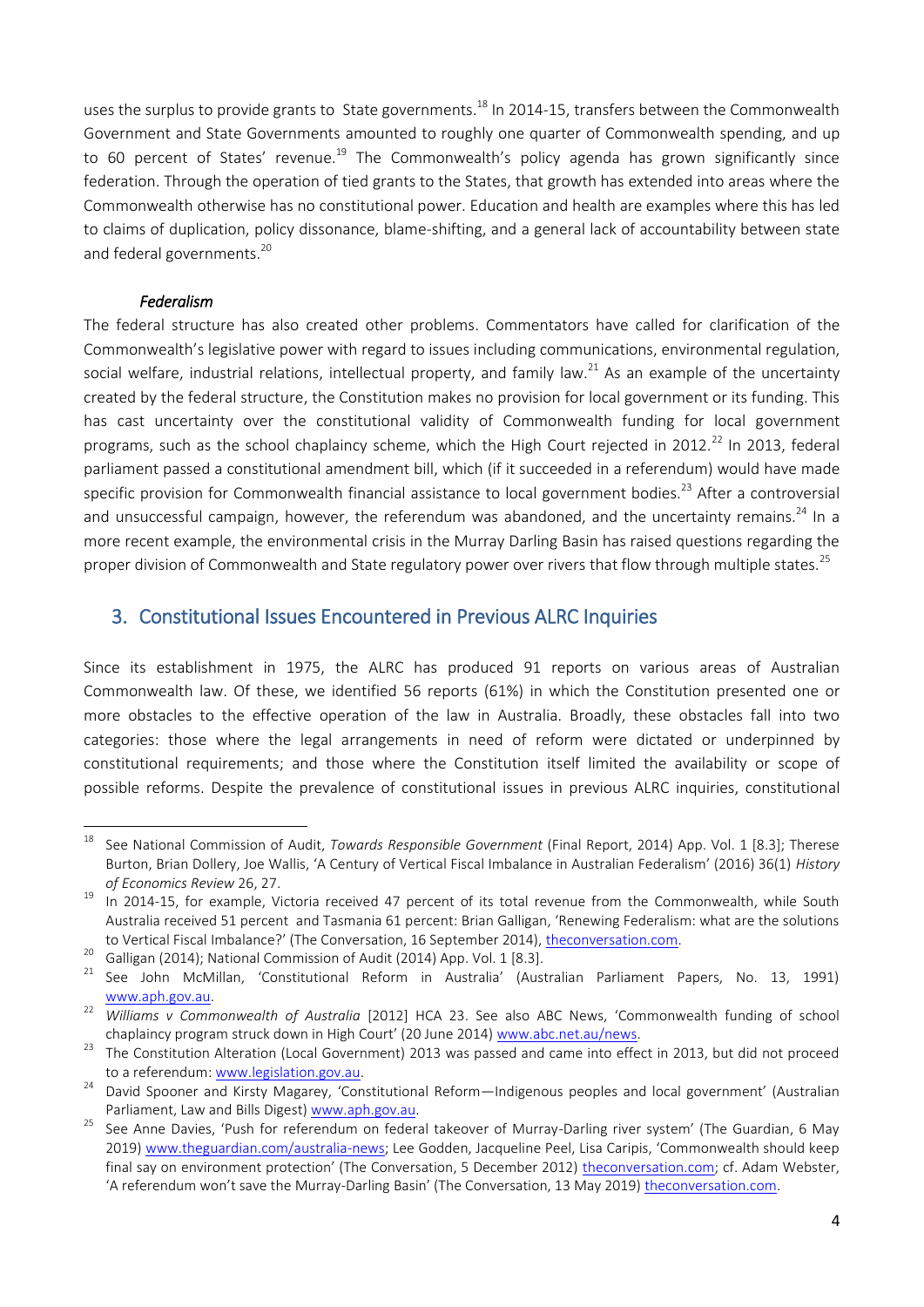reform has only once been recommended by the ALRC.<sup>26</sup> When constitutional issues have arisen, they have typically been beyond the scope of the inquiry.<sup>27</sup> Even when the ALRC has attempted to grapple with the constitutional issues that arise, it is often impeded by uncertainty as to the scope of constitutional provisions, which undermines efforts to recommend appropriate and effective reforms.<sup>28</sup>

## *Heads of Power*

One of the most common issues stems from constitutional limits on the scope of Commonwealth legislative power. The Commonwealth only has the power to make laws with respect to certain subject matters or 'heads of power' set out in s 51 of the Constitution. In several ALRC inquiries, it was unclear which of the available heads of power would be most appropriate to support the proposed legislative reforms, highlighting the limited capacity of the Constitution to meet the evolving legal needs of contemporary Australian society.<sup>29</sup> In others, the ALRC favoured a uniform legislative approach, but was forced to concede that such reform would either require State governments to enact uniform legislation, or necessarily result in functionally incomplete Commonwealth legislation.<sup>30</sup> This shortfall has had serious consequences for the welfare of Australians: the ALRC's most recent report, *Family Law for the Future*, noted that constitutional limitations prevent the federal family courts from hearing some aspects of matters relating to family violence. This has led to the development of a bifurcated legislative regime covering family law issues, in which parenting and property proceedings are heard in federal family courts, while child protection and family violence matters are dealt with in state courts. As a result, some children and victims of domestic violence have been put at risk because the federal judicial officers adjudicating parenting orders have not been made aware of serious violence risks. 31

### *Separation of Powers*

The constitutionally enshrined 'separation of powers' doctrine limits the types of power that may be exercised by the different branches of Commonwealth government. Notwithstanding the importance of the separation of powers in Australia, this arrangement presents challenges for law reform. The strict separation of powers principles that have emerged from High Court jurisprudence impact on the ability of law reform bodies to think creatively about the most appropriate forums for resolving disputes. Consideration of the use of administrative tribunals and alternative decision-making forums is limited by the principle that federal judicial power may only be exercised by courts which are constituted in accordance with Ch III of the Constitution.<sup>32</sup>

<sup>26</sup> <sup>26</sup> See below in relation to fundamental rights and freedoms: ALRC, *Equality Before the Law: Part 2: Women's Equality* (Report 69, 1994).

<sup>27</sup> See, e.g. ALRC, *Connection to Country: Review of the Native Title Act 1993 (Cth)* (Report 126, 2015) [1.71]–[1.72]. The ALRC has also at times been instructed not to consider reforms that would require constitutional amendment: ALRC, *Managing Justice: A Review of the Federal Civil Justice System* (Report 89, 2000) [1.4]; ALRC, *The Judicial Power of the Commonwealth: A Review of the Judiciary Act 1903 and Related Legislation (Report 92, 2001) [1.12].* 

<sup>28</sup> See, e.g. ALRC, *Service and Execution of Process* (Report 40, 1987) [30], [612], [615]; ALRC, *Grouped Proceedings in Federal Court* (Report 46, 1988) [76]; ALRC, *Designs* (Report 74, 1995) [12.13]; ALRC, *Costs Shifting – Who Pays for Litigation* (Report 75, 1995), [9.3]–[9.7]; ALRC, *Integrity, Fairness and Efficiency—An Inquiry into Class Action Proceedings and Third-Party Litigation Funders* (Report 134, 2018) 68, 97 fn 30.

<sup>&</sup>lt;sup>29</sup> For example, issues such as privacy and superannuation do not fit neatly into any of the available heads of power: ALRC, *Privacy* (Report 22, 1983) [7]; ALRC, *Collective Investments* (Report 59, 1992) [7.19].

<sup>30</sup> See, e.g. ALRC, *Unfair Publication: Defamation and Privacy* (Report 11, 1979) [303]; ALRC, *Debt Recovery and Insolvency* (Report 36, 1987) [16], [149]; ALRC, *Spent Convictions* (Report 37, 1987) [69].

<sup>31</sup> ALRC, *Family Law for the Future – An Inquiry into the Family Law System* (Report 135, 2019) ch 4.

*<sup>32</sup> NSW v Commonwealth* (1915) 20 CLR 54 ('*Wheat case*')*; Waterside Workers' Federation v J W Alexander* (1918) 25 CLR 434; *Brandy v Human Rights and Equal Opportunity Commission* (1995) 183 CLR 245. These issues have arisen in various ALRC reports, including: ALRC, *Insolvency: The Regular Payment of Debts* (Report 6, 1977) 39; ALRC, *Same*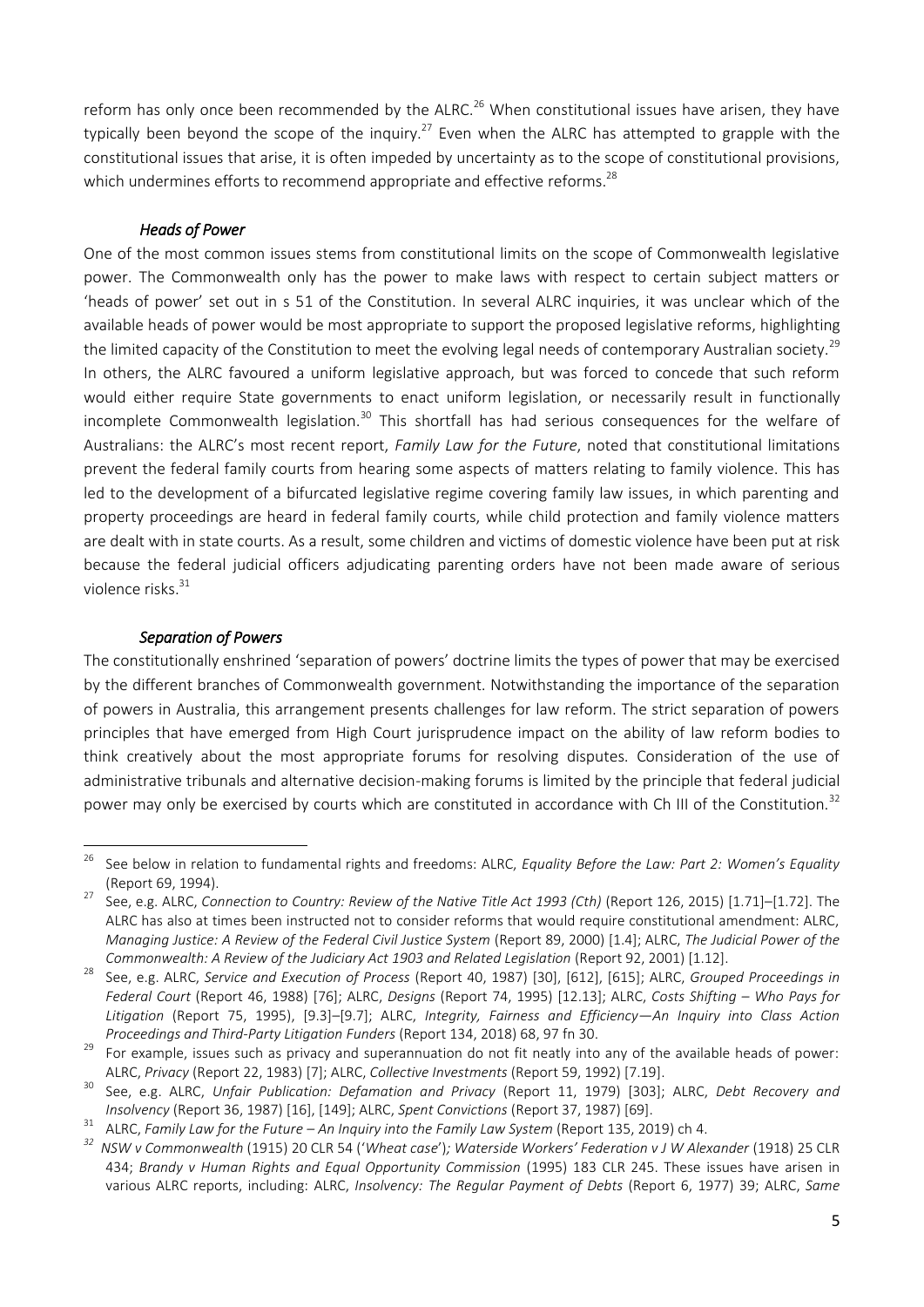In the ALRC's 1986 report on Indigenous customary law, for example, this principle limited consideration of alternative Aboriginal court models.<sup>33</sup> Other potential reforms in ALRC reports have been hampered by the inability of Chapter III courts to discharge powers other than judicial powers.<sup>34</sup> This limits, for example, the use of sentencing guidelines or guideline judgements which would require Ch III courts to make impermissible 'advisory opinions'.<sup>35</sup> Separation of powers considerations also impact reform proposals by state law reform bodies, albeit to a lesser extent, as the vesting of non-judicial powers in State courts is limited by their role as prospective vessels of federal jurisdiction.<sup>36</sup>

## *Human Rights*

In 2016 the ALRC reported that fundamental rights are inadequately protected in the Constitution, and that inconsistent development of rights through case law has led to uncertainty in relation to the application of rights and the proper balancing of conflicting rights.<sup>37</sup> In 1994 the ALRC recommended the constitutional entrenchment of a proposed Equality Act as the most effective pathway to ensuring equality in Australia. Recognising the challenges of constitutional reform, however, the ALRC conceded that a statutory regime would be more feasible in the near term.<sup>38</sup> Other reports have noted the inconsistency inherent in the practice of identifying some rights as 'constitutionally implied' while designating others as common law rights.<sup>39</sup>

## *Federalism*

**.** 

Several previous inquiries have contended with the confusion, uncertainty, and inconsistencies created by the federal structure, including the inconsistent exercise of federal jurisdiction or federal functions by state courts or other agencies.<sup>40</sup> In some areas, the lack of constitutional clarity as to whether regulatory responsibility lies with the Commonwealth or the States has led to decades of 'blame shifting and buck passing'.<sup>41</sup> For example, it was difficult for the ALRC to make recommendations to reform privacy protections in Australia, because it is unclear under the Constitution whether responsibility for the regulation of personal data lies with the Commonwealth or State governments.<sup>42</sup> This issue also manifests in areas of law that are governed by a complex and confusing patchwork of laws and regulations that sometimes encompass all three levels of

*Crime, Same Time: Sentencing of Federal Offenders* (Report 103, 2006) 413, 533; ALRC, *Secrecy Laws and Open Government in Australia* (Report 112, 2010) 455.

- <sup>35</sup> *Huddard, Parker & Co Pty Ltd v Moorehead* (1909) 9 CLR 330, 357; *Wong v The Queen* (2001) 207 CLR 584. See, e.g. ALRC, *Same Crime, Same Time: Sentencing of Federal Offenders* (Report 103, 2006) 413, 533; ALRC and NSWLRC, *Family Violence: A National Legal Response* (Report 114, 2010) 602; ALRC, *Principled Regulation: Federal and Civil Administrative Penalties in Australia* (Report 95, 2003) 883–5, 889.
- 36 <sup>36</sup> Kable v Director of Public Prosecutions (NSW) (1996) 189 CLR 51.<br><sup>37</sup> ALBG Traditional Bights and Freedams - Francashment by Camm
- <sup>37</sup> ALRC, *Traditional Rights and Freedoms—Encroachment by Commonwealth Laws* (Report 129, 2016) 16, 19, 22, 34–5.
- <sup>38</sup> ALRC, *Equality Before the Law: Part 2: Women's Equality* (Report 69, 1994) [4.16], rec 4.2.
- <sup>39</sup> See, e.g. ALRC, *Keeping Secrets: The Protection of Classified and Security Sensitive Information* (Report 98, 2004) 382.<br><sup>40</sup> ALRC *Criminal Investigation* (Report 2, 1975) 591, ALRC Fridayes Unterim Report 26, 1995)

<sup>33</sup> ALRC, *Recognition of Aboriginal Customary Laws* (Report 31, 1986) [808], [1021].

<sup>34</sup> *R v Kirby; Ex parte Boilermakers' Society of Australia* (1956) 94 CLR 254, [270] ('*Boilermakers Case*'). See ALRC, *Insolvency: The Regular Payment of Debts* (Report 6, 1977) 39; ALRC, *Same Crime, Same Time: Sentencing of Federal Offenders* (Report 103, 2006) 413, 533.

<sup>40</sup> ALRC, *Criminal Investigation* (Report 2, 1975) [20]; ALRC, *Evidence* (Interim Report 26, 1985) 2; ALRC, *Evidence* (Final Report 38, 1987) 20–21; ALRC, *Sentencing of Federal Offenders* (Interim Report 15, 1980) [5]–[7], [10], [68]–[74], [144], [153]; ALRC, *Sentencing* (Report 44, 1988) [3]; ALRC, *The Judicial Power of the Commonwealth: A Review of the Judiciary Act 1903 and Related Legislation* (Report 92, 2001) [2.85]–[2.91]; ALRC, *Uniform Evidence Law* (Report 102, 2006) [1.15]–[1.16].

<sup>&</sup>lt;sup>41</sup> Sharon Scully, 'Does the Commonwealth have constitutional power to take over the administration of public hospitals?' (Australian Parliament Research Paper no. 36 2008–09, 2009[\) www.aph.gov.au.](https://www.aph.gov.au/About_Parliament/Parliamentary_Departments/Parliamentary_Library/pubs/rp/rp0809/09rp36#_ftnref2)

<sup>&</sup>lt;sup>42</sup> ALRC. *For Your Information: Australian Privacy Law and Practice* (Report 108, 2008) 615.